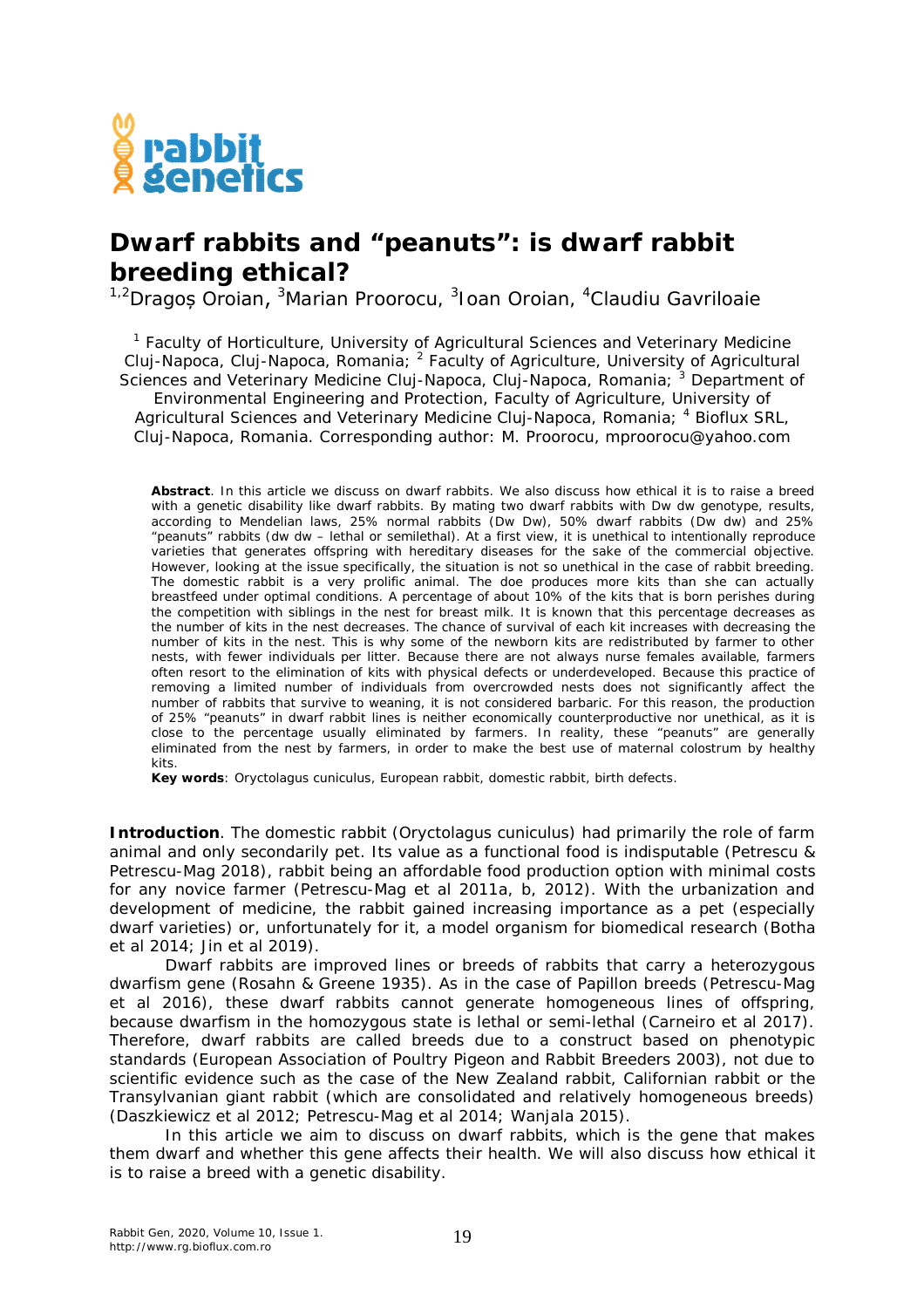**Genetic basis of dwarfism**. Dwarf rabbits (Figures 1-5), regardless of breed or show line, have a pair of alleles at the dwarf locus, one of which is normal (Dw) and the other mutant (dw - which encodes dwarfism) (Carneiro et al 2017). By mating two dwarf rabbits with this genotype, Dw dw, results, according to Mendelian laws, 25% normal rabbits Dw Dw, 50% dwarf rabbits Dw dw and 25% "peanut" rabbits dw dw (Table 1).

Table 1

Heredity of the dwarf phenotypic trait

| Parents of dwarf type | Dw gene                   | dw gene                     |
|-----------------------|---------------------------|-----------------------------|
| Dw gene               | Dw Dw – normal phenotype  | Dw $dw - d$ warf phenotype  |
| dw gene               | Dw $dw$ – dwarf phenotype | $dw dw - "peanus"$          |
|                       |                           | (lethal or semilethal kits) |



Figure 1. Colored Dwarf Red (picture generously provided by one of the most famous Transylvanian dwarf rabbit breeders, engineer Zsolt Attila Grabán).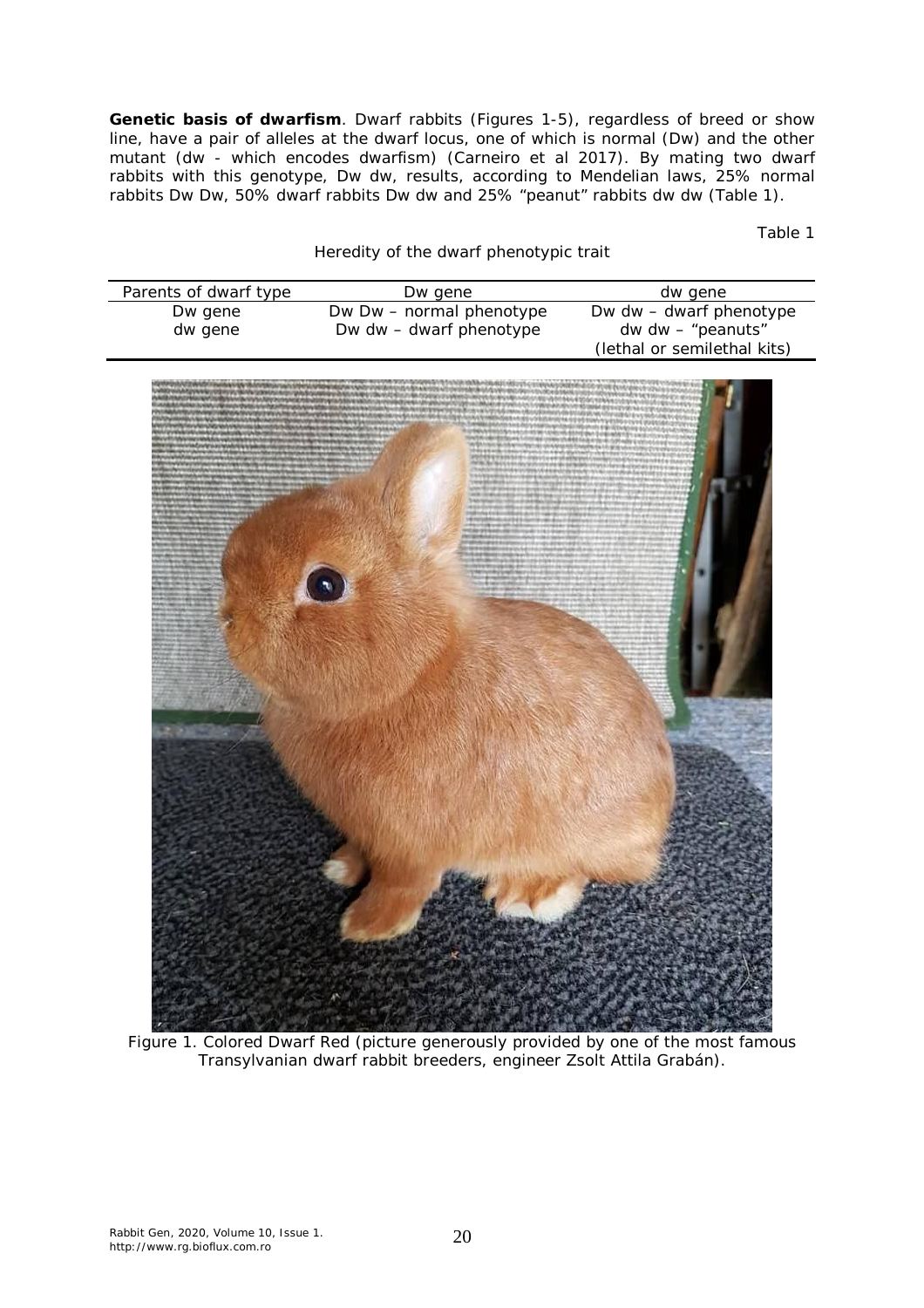

Figure 2. Dwarf Papillon Tricolored (photo by Zsolt Attila Grabán).



Figure 3. Dwarf Himalaya (photo by Zsolt Attila Grabán).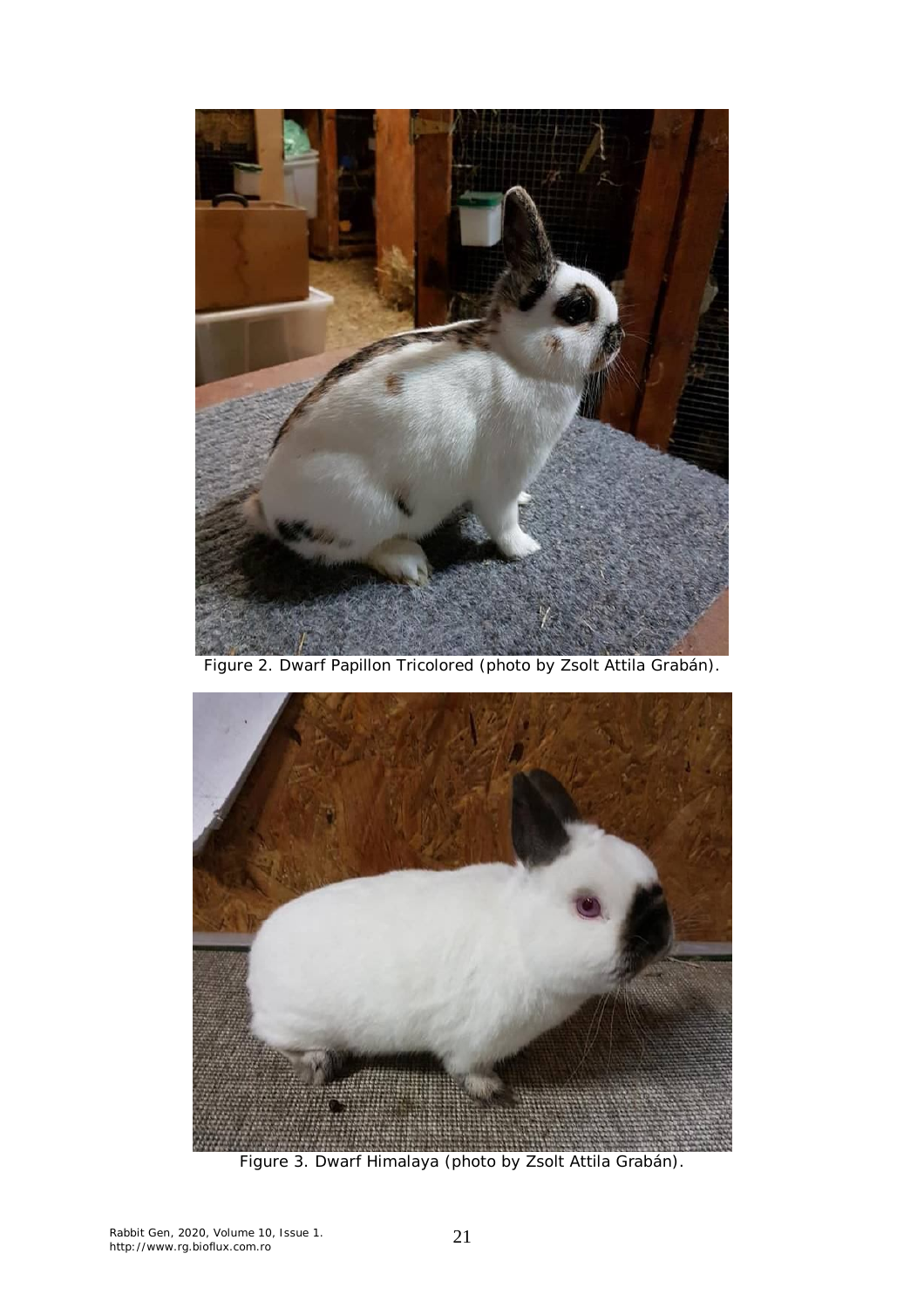

Figure 4. Himalaya Dwarf Lop (photo by Zsolt Attila Grabán).



Figure 5. Mantelgescheckt Dwarf, black and blue varieties (photo by Zsolt Attila Grabán).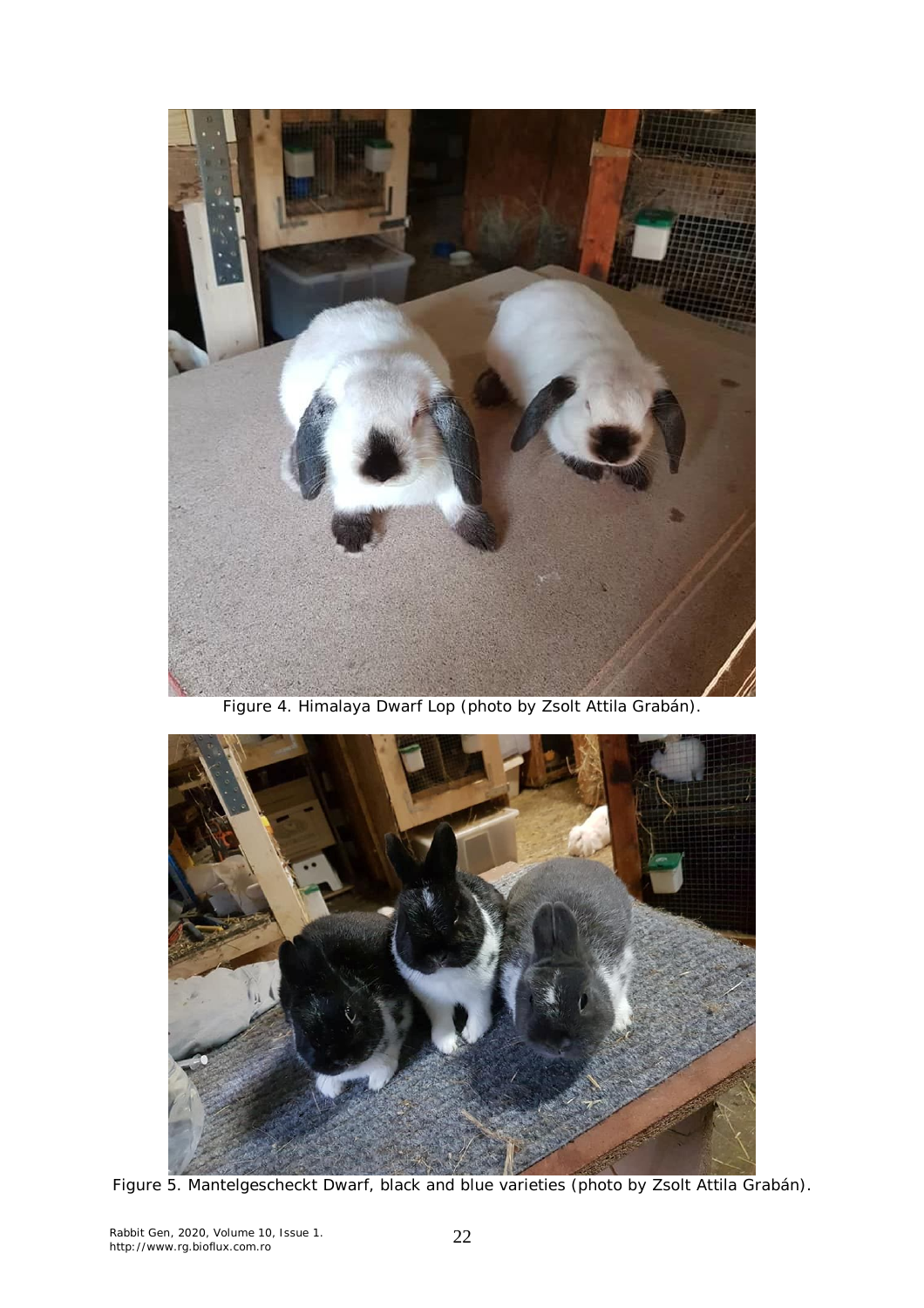Rabbits with a normal genotype (Dw Dw) will gradually differentiate from dwarfs (Dw dw) as they grow, but their commercial value as pets is small. At the other extreme are the so-called "peanut" kits (dw dw), which will die sooner or later. Some farmers eliminate "peanuts" immediately after birth. "Peanuts" have a special morphology and can be easily identified from day one. The removal of "peanuts" from the nest is done in order not to waste the maternal colostrum for the kits that will die anyway in a few days. Important to note that Komatsu et al (1990) reported a second locus for dwarfism, whose effect is more severe than the previously known dwarfism.

**Dwarf rabbits and ethics**. An increasingly common and intensely disputed issue in animal husbandry is the reproduction of breeds and varieties characterized by lethal mutant genes or which induce a physical or physiological discomfort to the animal (Spencer et al 2006; Eșanu et al 2015; Röcklinsberg et al 2017). In the case of dwarf rabbits, they are generally perfectly healthy. However, they produce 25% of lethal or semi-lethal individuals, which is apparently unethical. It is unethical to intentionally reproduce varieties that produce offspring with hereditary diseases just because dwarf rabbits have a higher commercial value.

Looking at the issue specifically, the situation is not so unethical in the case of rabbit breeding. The domestic rabbit is a very prolific animal. The doe produces more kits than she can actually breastfeed under optimal conditions (Agea et al 2020). From our experience we know that a percentage of about 10% of the kits that is born perishes during the competition with siblings in the nest for breast milk. It is known that this percentage decreases as the number of kits in the nest decreases. The chance of survival of each kit increases with decreasing the number of kits in the nest (Petrescu-Mag, unpublished data). This is why some of the newborn kits are redistributed by farmer to other nests, with fewer individuals per litter (Abubakar & Bello 2020). Because there are not always nurse females available, farmers often resort to the elimination of kits with physical defects or underdeveloped.

Because this practice of removing a limited number of individuals from overcrowded nests does not significantly affect the number of rabbits that survive to weaning, it is not considered barbaric. For this reason, the production of 25% "peanuts" in dwarf rabbit lines is neither economically counterproductive nor unethical, as it is close to the percentage usually eliminated by farmers.

In reality, these "peanuts" are generally eliminated from the nest by farmers, in order to make the best use of maternal colostrum by healthy kits.

**Conclusions**. Dwarf rabbits are economically important for the pet shop trade worldwide. However, maintaining and breeding dwarf lines of rabbits supposes producing 25% kits with birth defects ("peanuts") as a "side effect". The production of 25% "peanuts" in dwarf rabbit lines is neither economically counterproductive nor unethical, as it is close to the percentage usually eliminated by farmers to avoid overcrowding the nest. Overcrowding induces random and late losses of kits.

**Acknowledgements**. We thank Mr. Zsolt Attila Grabán for pictures; we also thank the two anonymous reviewers for reading the manuscript.

## **References**

Abubakar S. A., Bello A., 2020 Rabbit production in semi arid zone of Sokoto State. American Journal of Biomedical Science and Research 7:224-232.

- Agea I., García M. D. L. L., Blasco A., Massányi P., Capcarová M., Argente M. J., 2020 Correlated response to selection for litter size residual variability in rabbits' body condition. Animals 10(12):2447.
- Botha M., Petrescu-Mag I. V., Hettig A., 2014 Genetic disorders in domestic rabbits (*Oryctolagus cuniculus*). Rabbit Gen 4(1):7-47.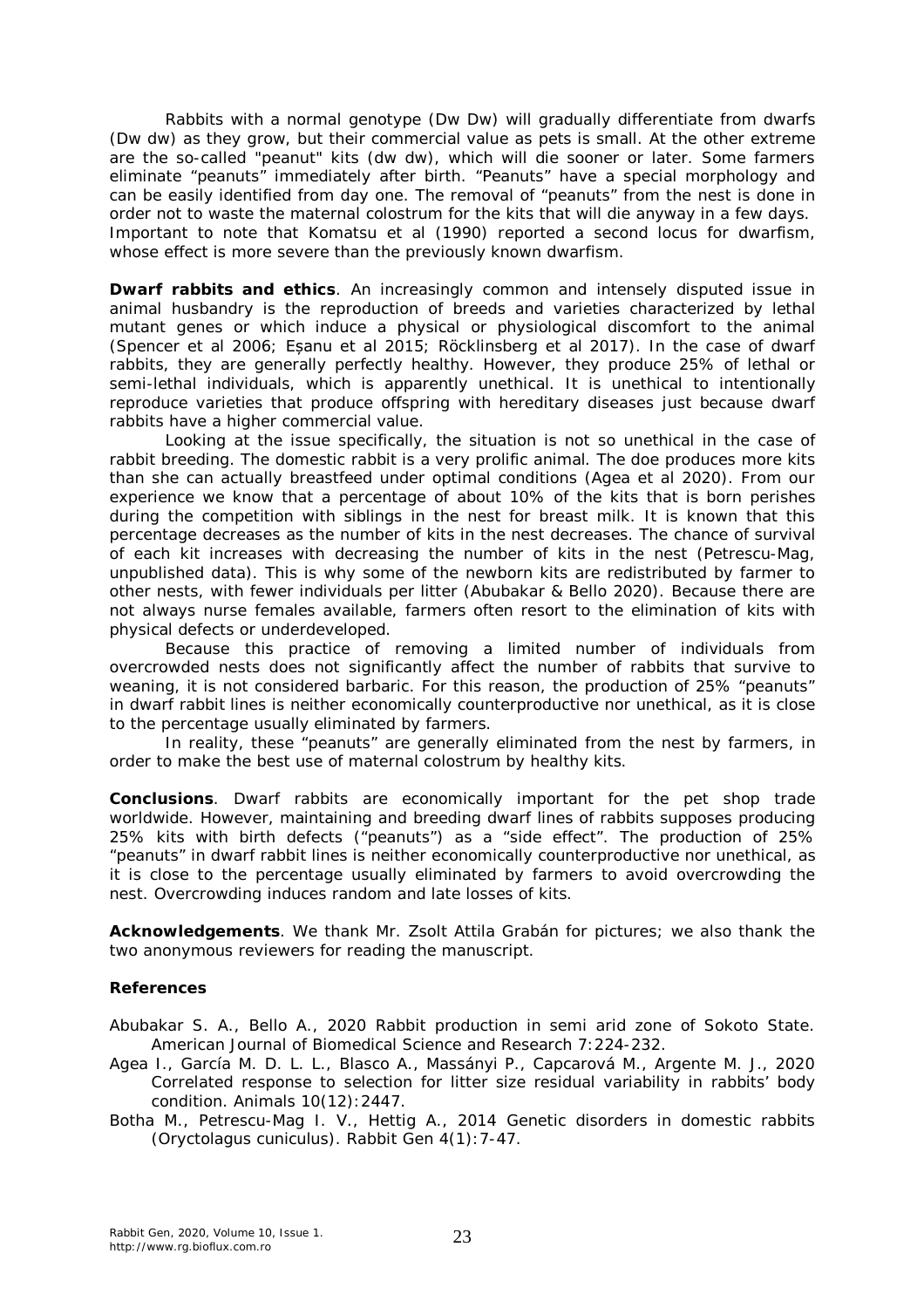- Carneiro M., Hu D., Archer J., Feng C., Afonso S., Chen C., Blanco-Aguiar J., Garreau H., Boucher S., Ferreira P. G., Ferrand N., Rubin C. J., Andersson L., 2017 Dwarfism and altered craniofacial development in rabbits is caused by a 12.1 kb deletion at the HMGA2 locus. Genetics 205(2):955-965.
- Daszkiewicz T., Gugołek A., Janiszewski P., Kubiak D., Czoik M., 2012 The effect of intensive and extensive production systems on carcass quality in New Zealand White rabbits. World Rabbit Science 20(1):25-33.
- Eşanu V. O., Gavriloaie C., Oroian I. G., Burny P., 2015 Few remarks regarding some unnatural aquarium fish breeds and improper fish maintenance. AACL Bioflux 8(2):236-243.
- European Association of Poultry Pigeon and Rabbit Breeders, 2003 Standards for the judgement of the exhibition rabbit acknowledged by European Association, 4th Edition.
- Jin Y. Z., Zheng G. B., Jang H. L., Lee K. M., Lee J. H., 2019 Whitlockite promotes bone healing in rabbit ilium defect model. Journal of Medical and Biological Engineering 39(6):944-951.
- Komatsu M., Imaoka K., Satoh M., Mikami H., 1990 Hereditary C8α-γ deficiency associated with dwarfism in the rabbit. Journal of Heredity 81(6):413-417.
- Petrescu D. C., Petrescu-Mag R. M., 2018 Consumer behaviour related to rabbit meat as functional food. World Rabbit Science 26(4):321-333.
- Petrescu-Mag I. V., Botha M., Gavriloaie C., 2016 Papillon breeds are not true breeds, but varieties. Rabbit Genetics 6(1):20-25.
- Petrescu-Mag R. M., Creangă S., Păsărin B., Gîlcă V., Petrescu-Mag I. V., 2011a Smallscale rabbit production: a solution for limited-resource rural and suburban populations and its impact on the environment. In: Environmental issues in the context of sustainable development. Les Presses Agronomique de Gembloux, Gembloux & Bioflux, Cluj-Napoca, pp. 157-167.
- Petrescu-Mag R. M., Creangă S., Petrescu D.C., Petrescu-Mag I.V., 2011b Sustainable rural development in the context of Common Agricultural Policy beyond 2013. Supplement of the journal Quality-Access to Success 12(122):447-453.
- Petrescu-Mag R. M., Creangă Ş., Păsărin B., Petrescu-Mag I. V., 2012 Local rabbit breeds and research prospects to develop and increase rabbit meat production and consumption in view of Romanian rural space sustainable development. In: Agri-Environment: perspectives on sustainable development. Les Presses Agronomiques de Gembloux, Gembloux & Bioflux Cluj-Napoca, pp. 237-246.
- Petrescu-Mag R. M., Oroian I. G., Botha M., Covrig I., Petrescu-Mag I. V., 2014 Morphological, productive and reproductive characterization of the Transylvanian giant rabbit (*Oryctolagus cuniculus*): first statistical report. North-West J Zool 10(2):400-403.
- Röcklinsberg H., Gjerris M., Olsson I. A. S., 2017 Animal ethics in animal research. Cambridge University Press, 192 pp.
- Rosahn P. D., Greene H. S., 1935 Birth weight criterion of dwarfism in the rabbit. Proceedings of the Society for Experimental Biology and Medicine 32(9):1580-1583.
- Spencer S., Decuypere E., Aerts S., De Tavernier J., 2006 History and ethics of keeping pets: comparison with farm animals. Journal of Agricultural and Environmental Ethics 19(1):17-25.
- Waniala F. N., 2015 Performance and cost of production of New Zealand white, California white rabbit (*Oryctolagus cuniculus*) breeds and their cross under two feeding regimes. Doctoral Dissertation. University of Nairobi, 98 pp.